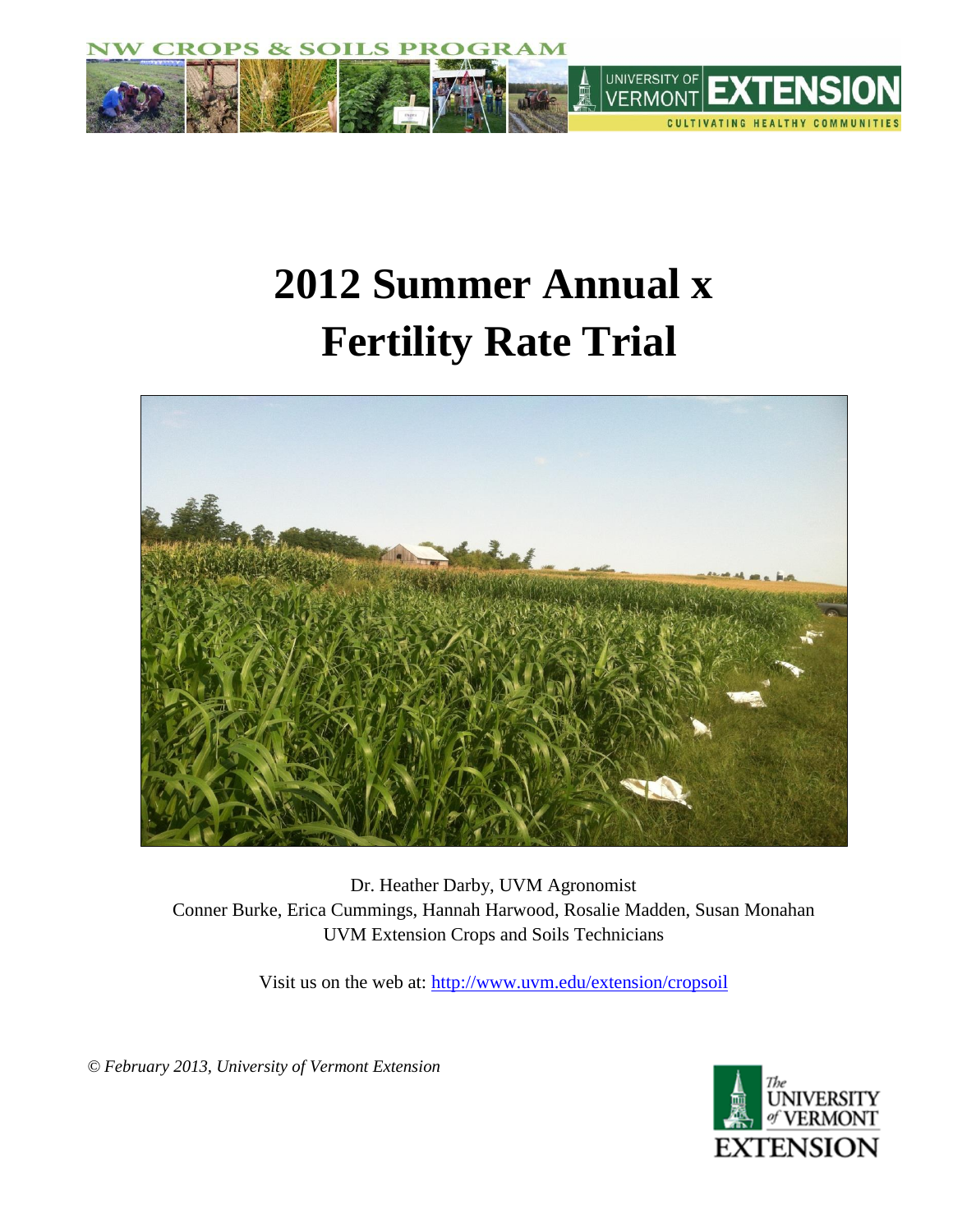## **2012 SUMMER ANNUAL X FERTILITY RATE TRIAL Dr. Heather Darby, University of Vermont Extension [heather.darby\[at\]uvm.edu](mailto:heather.darby@uvm.edu?subject=Winter%20Barley%20Variety%20Trial)**

Warm season grasses are high yield and quality forages best grown during the hot and dry summer months. They can provide quality pasture in the summer months when common cool season grasses are not as productive. Warm season grasses can also be harvested for stored feed. As with any crop though, summer annuals have their advantages and disadvantages. Some advantages include fast germination/emergence, rapid growth, high productivity and flexibility in utilization. Some disadvantages include high cost of annual establishment and high nitrogen (N) requirements. Summer annuals such as sorghum, sudangrass, sorghum x sudangrass and millets are heavy N feeders and require up to 150 lbs of N per season. Supplying high levels of N fertility in organic systems can be difficult. The primary source of N is manure on most farms. Timing manure application to coincide with crop N demand can be difficult as N mineralization rate is impacted by many environmental factors. Lack of N can also lead to lower protein and FA concentrations in forage. The goal of this study was to determine manure application rate appropriate to meet the N requirements of two summer annuals grown in Vermont.

## **MATERIALS AND METHODS**

A trial was initiated at Borderview Research Farm in Alburgh, VT to determine the impact of a high and low manure application rate on yield and quality of millet and sudangrass. All plots were managed with conventional tillage practices, including moldboard plow, disking and field finishing with a drag harrow. The experimental design was a randomized complete block with split plots. Two commercially available summer annual grasses comprised the main treatment (Table 1). Subplots consisted of three manure-N rate applications 0, 35, and 70 lbs. per acre of estimated plant-available nitrogen (PAN) (Table 2). Plots were seeded with a Sunflower grain drill on 12-Jun. The plots were 10'x 25' and replicated four times. The summer annuals were harvested two times during the season on 25-Jul and 30-Aug.

| <b>Type</b> | Varietv                                       | <b>Seed source</b> | <b>Characteristics</b> |
|-------------|-----------------------------------------------|--------------------|------------------------|
| Sudangrass  | HayKing BMR hybrid sudangrass                 | Alta Seeds         | BMR-6                  |
| Millet      | Summer Feast mix: 86% Wonderleaf hybrid pearl | Kings Agriseed     |                        |
|             | millet, 12% T-raptor rape                     |                    | Non-BMR                |

**Table 1. Summer annual varieties trialed at Borderview Research Farm in Alburgh, VT.**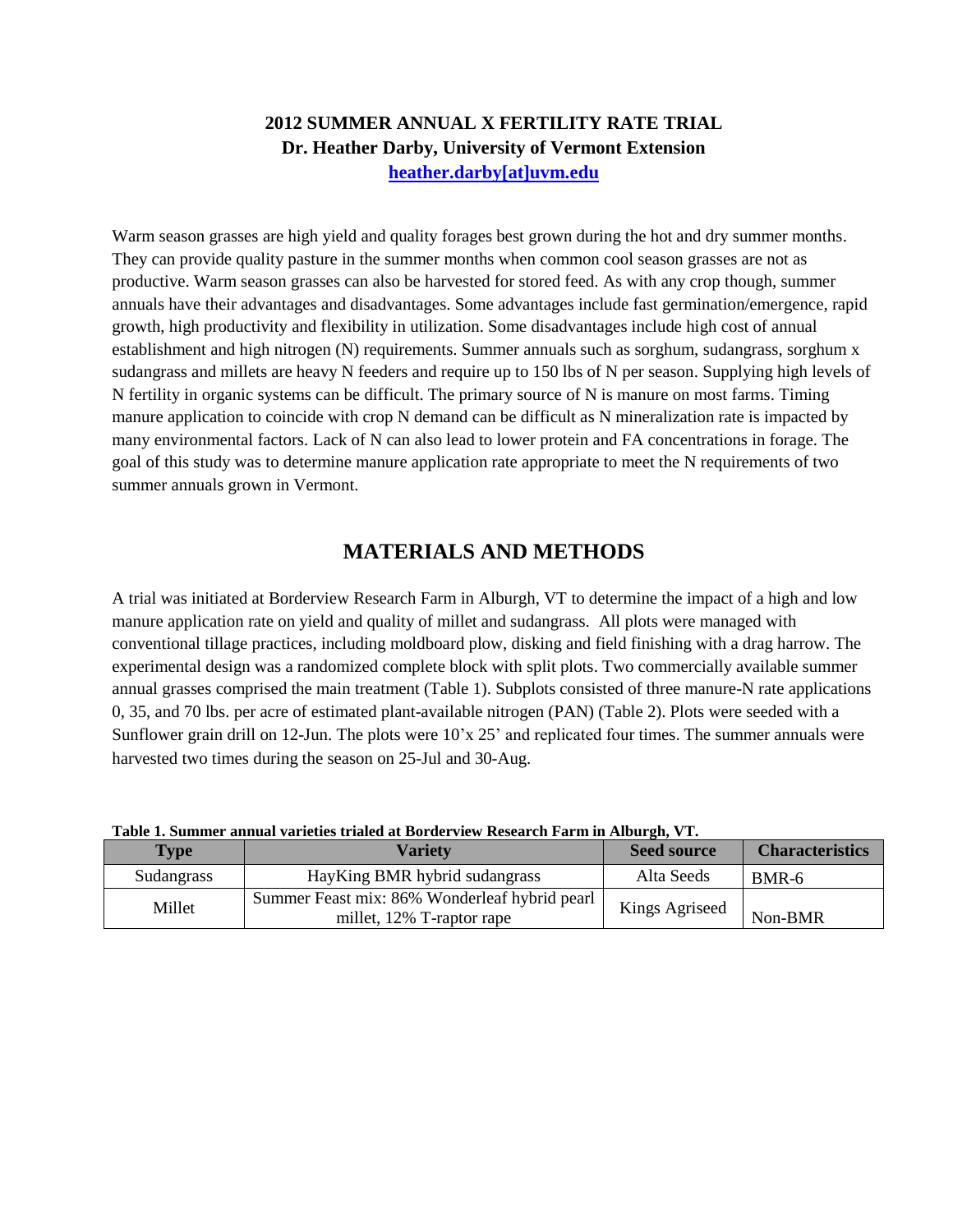|                          | <b>Borderview Research Farm</b><br>Alburgh, VT |
|--------------------------|------------------------------------------------|
| Soil type                | Benson rocky silt loam                         |
| Previous crop            | Spring wheat                                   |
| Tillage operations       | Fall plow, disc, spike-toothed harrow          |
| Plot area (ft.)          | $10 \times 25$                                 |
| Fertilizer (lbs. ac-1)   | 0, 35, 70                                      |
| Seeding rate (lbs. ac-1) | 50                                             |
| Replicates               | 4                                              |
| Planting date            | $12$ -Jun                                      |
| 1st harvest              | $25$ -Jul                                      |
| 2nd harvest              | $30-Au$ g                                      |

**Table 2. Agronomic and trial information for summer annual variety x fertility rate trial, 2012.**

All plots were harvested with a BCS sickle bar mower. Once the plots were harvested, all plant material was collected and weighed on a platform scale. A subsample was taken to determine moisture and quality. All data were analyzed using a mixed model analysis where replicates were considered random effects. Silage quality was analyzed by Cumberland Valley Analytical Forage Laboratory in Hagerstown, Maryland. Plot samples were dried, ground and analyzed for crude protein (CP), acid detergent fiber (ADF), neutral detergent fiber (NDF) and various other nutrients. The nonstructural carbohydrates (NSC) and total digestible nutrients (TDN) were calculated from forage analysis data. Performance indices such as net energy for lactation (NEL) were calculated to determine forage value. Mixtures of true proteins, composed of amino acids, and non-protein nitrogen make up the crude protein (CP) content of forages. The bulky characteristics of forage come from fiber. Forage feeding values are negatively associated with fiber since the less digestible portions of the plant are contained in the fiber fraction. The detergent fiber analysis system separates forages into two parts: cell contents, which include sugars, starches, proteins, non-protein nitrogen, fats and other highly digestible compounds; and the less digestible components found in the fiber fraction. The total fiber content of forage is contained in the neutral detergent fiber NDF. Chemically, this fraction includes cellulose, hemicellulose and lignin. The NSC or non-fiber carbohydrates (NFC) include starch, sugars and pectins.

Fatty acid content and profile of the feed samples were analyzed using a modified version of the direct transesterification method developed by Sukhija and Palmquist (1988). In brief, 1 mL of internal standard (1 mg C13:0 TAG/mL acetone), 2 mL of toluene, and 2 mL of 2% methanolic  $H_2SO_4$  acid were added to 500 mg of ground feed composites samples. The solution was heated at  $50^{\circ}$ C overnight. After cooling the samples to room temperature, 5 mL of 6% KHCO<sub>3</sub> solution and 1 mL of hexane were added. The samples were mixed and centrifuged at 500 x *g* for 5 min. The resulting hexane layer was dried and cleaned over a mixture of Na2SO<sup>4</sup> and charcoal. An aliquot of the solution, containing the fatty acid methyl esters (FAME), was taken for GLC analysis. The analysis of FAME extracts was performed on a GC-2010 gas chromatograph (Shimadzu, Kyoto, Japan) equipped with a split injector, a flame ionization detector, an autosampler (model AOC-20s; Shimadzu), and a 100 m CP-Sil 88 fused-silica capillary column (100 m  $\times$  0.25 mm i.d.  $\times$  0.2 µm film thickness; Varian Inc., Palo Alto, CA) The injector and detector were both maintained at 250°C. Hydrogen was used as carrier gas at a linear velocity of 30 cm/sec. The sample injection volume was 1 μL at a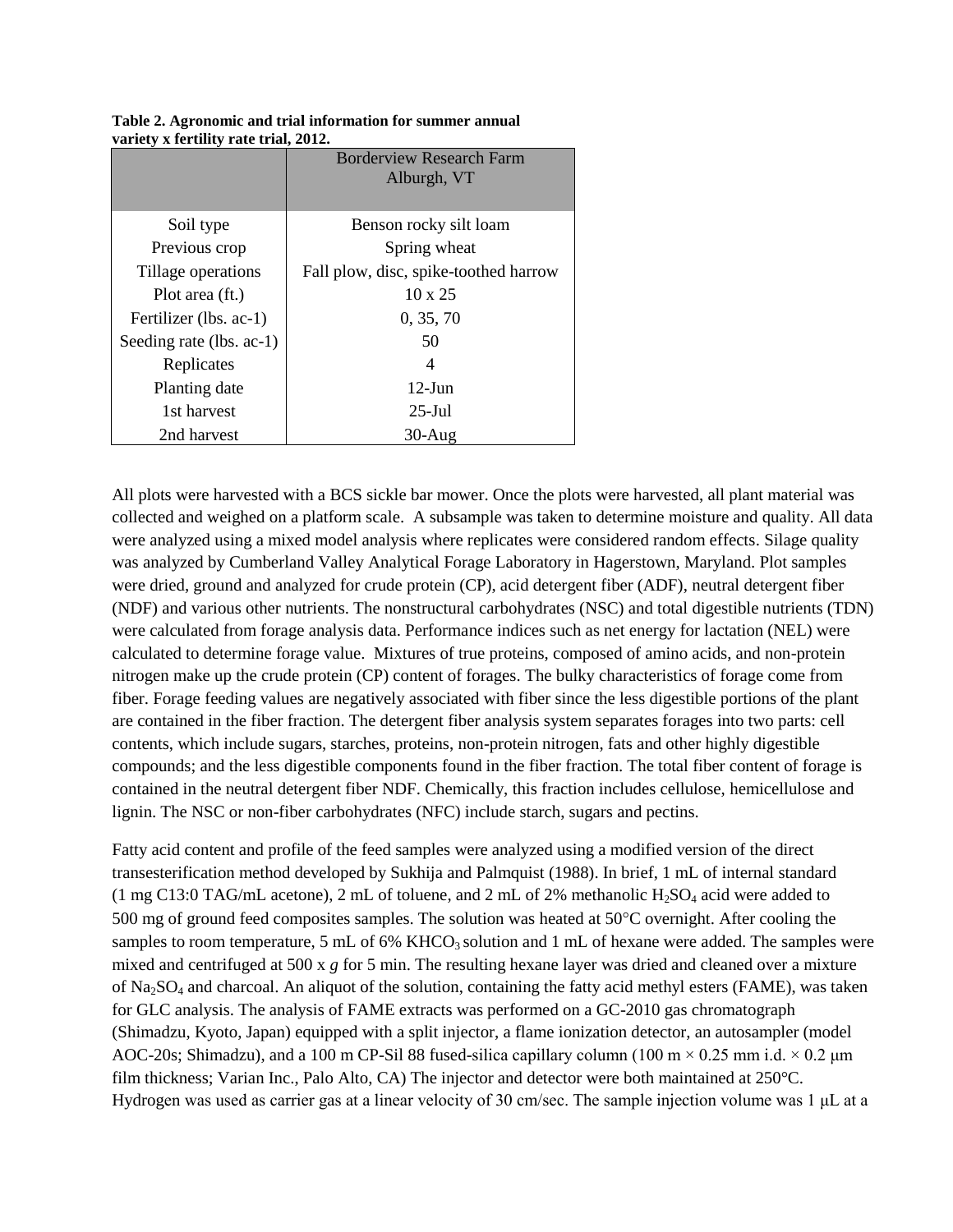split ratio of 1:50. The oven program used was: initial temperature of 45°C held for 4 min, programmed at 13°C/min to 175°C held for 27 min, then programmed at 4°C/min to 215°C held for 35 min. Integration and quantification was based on the FID response and achieved with GC solution software (version 2.30.00, Shimadzu, Kyoto, Japan). Identification of FAME was accomplished by comparison of relative retention times with commercial FAME standards. Total fatty acid content was determined using C13:0 as an internal standard. The fatty acid results were expressed as percentages (weight/weight) of fatty acids detected with a chain length between 10 and 24 carbon atoms. The lowest level of detection was  $\langle 0.001 \text{g}/100 \text{g}$  fatty acids and is reported as not detectable (ND).

Data were analyzed using mixed model analysis procedure of SAS (SAS Institute, 1999). Replications were treated as random effects, and treatments were treated as fixed. Mean comparisons were made using the Least Significant Difference (LSD) procedure when the F-test was considered significant ( $p<0.10$ ).

## **LEAST SIGNIFICANT DIFFERENCE (LSD)**

Variations in yield and quality can occur because of variations in genetics, soil, weather and other growing conditions. Statistical analysis makes it possible to determine whether a difference among hybrids is real or whether it might have occurred due to other variations in the field. Least Significant Differences (LSDs) at the 0.10 level of significance are shown. At the bottom of each table, a LSD value is presented for each variable (i.e. yield). Where the difference between two treatments within a column is equal to or greater than the LSD value at the bottom of the column, you can be sure that for 9 out of 10 times, there is a real difference between the two treatments. Treatments that were not significantly lower in performance than the highest hybrid in a particular column are indicated with an asterisk. In the example below, hybrid C is significantly different from

hybrid A but not from hybrid B. The difference between C and B is equal to 1.5, which is less than the LSD value of 2.0. This means that these hybrids did not differ in yield. The difference between C and A is equal to 3.0 which is greater than the LSD value of 2.0. This means that the yields of these hybrids were significantly different from one another. The asterisk indicates that hybrid B was not significantly lower than the top yielding hybrid C, indicated in bold.

| <b>Hybrid</b> | Yield  |
|---------------|--------|
| A             | 6.0    |
| B             | $7.5*$ |
| C             | $9.0*$ |
| LSD           | 2.0    |

### **RESULTS**

Weather data is based on data from an onsite Davis Instruments Vantage Pro2 with Weatherlink data logger at Borderview Research Farm in Alburgh, VT, and on National Weather Service data from cooperative observer stations in close proximity to Borderview Research Farm. Historical averages are for 30 years of data (1981- 2010). In mid-summer 2012, drought-like conditions were experienced, leading to a total of 3.1 fewer inches of precipitation than the 30 year average (Table 3). Although summer annuals are relatively drought tolerant, growers should work to recognize and prevent nitrate poisoning (which is considered relatively safe for feed up to 5000 ppm). The summer annual growing season experienced 1948 GDD's, which was 253 GDD's more than the 30 year average.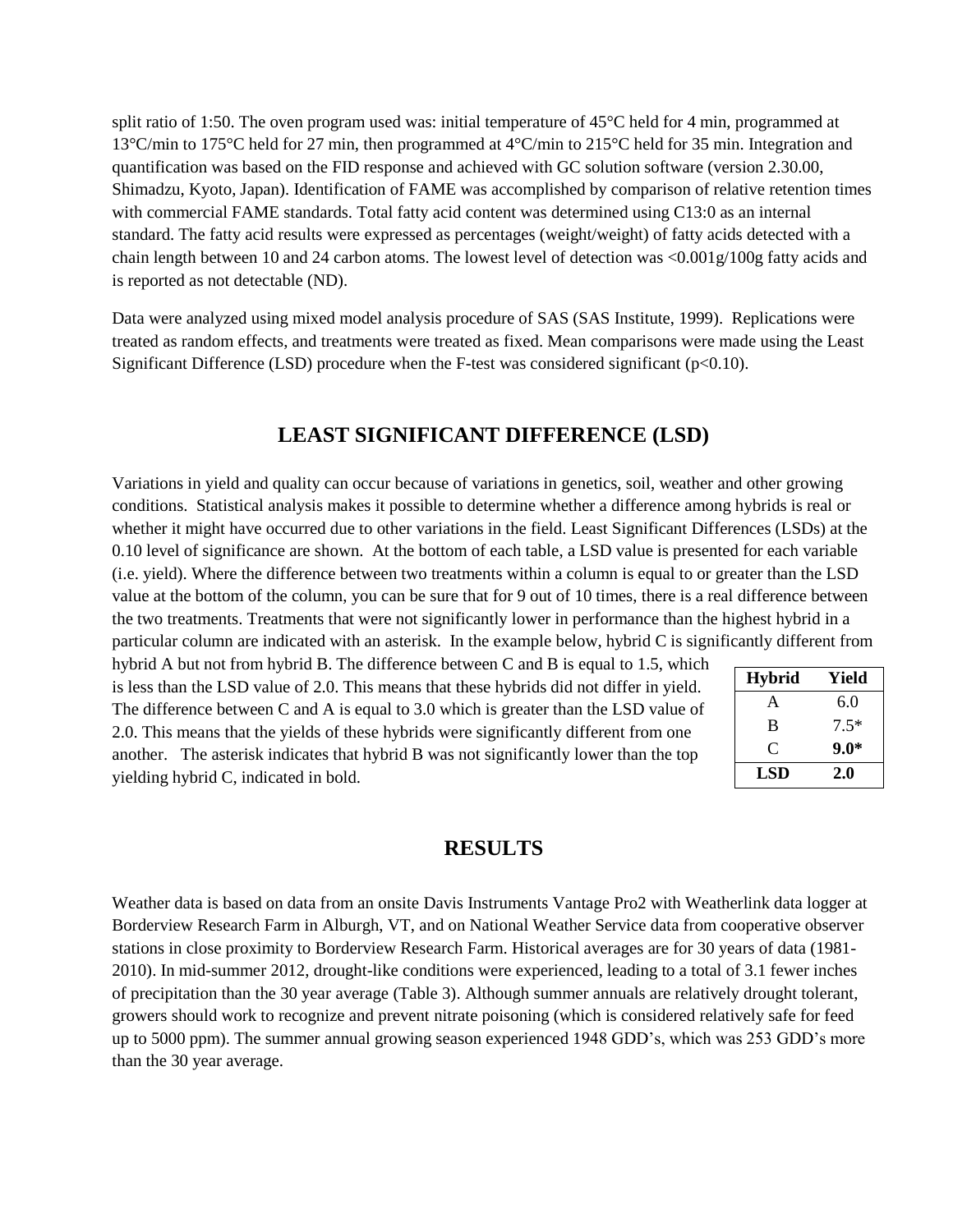| 1 après de 11 cantre sans loi dummer ammane (aller) A fel ann, l'anc cliat in Thibal sin, 1 1, 2012. |        |        |        |  |  |  |  |  |  |  |  |
|------------------------------------------------------------------------------------------------------|--------|--------|--------|--|--|--|--|--|--|--|--|
| Alburgh, VT                                                                                          | Jun    | Jul    | Aug    |  |  |  |  |  |  |  |  |
| Average temperature $(^{\circ}F)$                                                                    | 67.0   | 71.4   | 71.1   |  |  |  |  |  |  |  |  |
| Departure from normal                                                                                | 1.2    | 0.8    | 2.3    |  |  |  |  |  |  |  |  |
|                                                                                                      |        |        |        |  |  |  |  |  |  |  |  |
| Precipitation* (inches)                                                                              | 3.2    | 3.8    | 2.9    |  |  |  |  |  |  |  |  |
| Departure from normal                                                                                | $-0.5$ | $-0.4$ | $-1.0$ |  |  |  |  |  |  |  |  |
|                                                                                                      |        |        |        |  |  |  |  |  |  |  |  |
| Growing Degree Days (base 50°F)                                                                      | 539    | 721    | 688    |  |  |  |  |  |  |  |  |
| Departure from normal                                                                                | 65     | 81     | 107    |  |  |  |  |  |  |  |  |

**Table 3. Weather data for summer annual variety x fertility rate trial in Alburgh, VT, 2012.**

Based on weather data from Davis Instruments Vantage Pro2 with Weatherlink data logger.

Historical averages for 30 years of NOAA data (1981-2010).

\*Precipitation data from is based on Northeast Regional Climate Center data from an observation station in Burlington, VT.

#### *Fertilizer Rate x Species Interactions*

There were few statistically significant interactions between fertilizer rate and summer annual. This indicates that the summer annuals responded similarly across the 3 nitrogen rates. The only statistically significant interactions occurred in crude protein (CP) and acid detergent fiber (ADF) in the second harvest (Figure 1, Figure 2). In both cases, millet appeared to respond more favorably to the higher PAN rate of 70 lbs per acre.



**Figure 1. Impact of fertility rate on crude protein for sudangrass and millet, second harvest, 2012.**

**Vertical bars represent +/- one standard deviation.**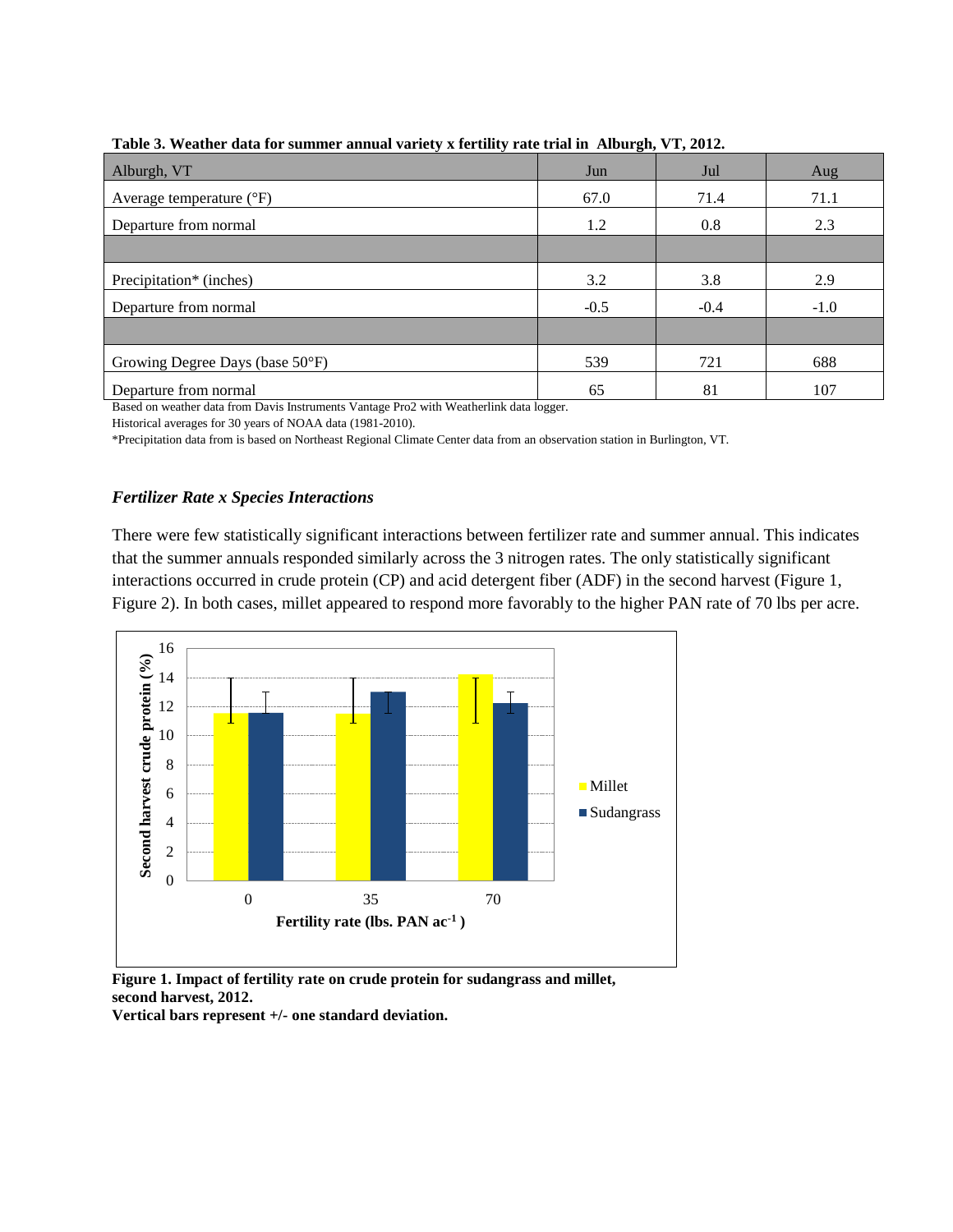

**Figure 2. Impact of fertilizer on acid detergent fiber for sudangrass and millet, second harvest, 2012. Vertical bars represent +/- one standard deviation.**

#### *Impact of Fertility Rate*

At the first harvest on 25-Jul, fertility rate did not significantly impact forage yields (Table 4). Crude protein was highest when 70 lbs. PAN per acre was applied (15.8%), although this was not statistically different than when 35 lbs. PAN per acre was applied. With respect to fertility rate at the first harvest, there was no statistical significance between fertility rates for plant height, ADF, NDF and dNDF parameters.

|                |        |         |           |         |            |            | Table 4. Impact of ict anty Tate on forage yield and quanty of summer annuals, this har vest, 2012. |            |            |            |            |
|----------------|--------|---------|-----------|---------|------------|------------|-----------------------------------------------------------------------------------------------------|------------|------------|------------|------------|
| Fertility      | Plant  | DM      | DM        | CP      | <b>ADF</b> | <b>NDF</b> | dNDF                                                                                                | <b>TDN</b> | <b>NEL</b> | <b>NFC</b> | <b>NSC</b> |
| rate           | height |         | yield     |         |            |            |                                                                                                     |            |            |            |            |
| lbs. PAN       | cm     | $\%$    | lbs       | $%$ of  | $%$ of     | $%$ of     | $%$ of                                                                                              | $%$ of     | Mcal       | $%$ of     | % of DM    |
| $ac^{-1}$      |        |         | $ac^{-1}$ | DM      | DM         | DM         | <b>NDF</b>                                                                                          | DM         | $1-1$      | DM         |            |
| $\overline{0}$ | 42.8   | $18.0*$ | 4400      | $14.9*$ | 37.3       | 58.7       | 61                                                                                                  | $60.2*$    | $0.61*$    | $16.7*$    | $10.0*$    |
| 35             | 43.1   | 17.2    | 4202      | 14.2    | 38.2       | 59.6       | 60.1                                                                                                | 58.6       | 0.60       | $15.5*$    | $9.4*$     |
| 70             | 44.5   | 15.7    | 3336      | $15.8*$ | 37.4       | 59         | 61                                                                                                  | 59.1       | 0.60       | 14.4       | 8.6        |
| LSD(0.10)      | NS     | 0.8     | <b>NS</b> | 0.9     | <b>NS</b>  | <b>NS</b>  | NS                                                                                                  | 0.8        | 0.09       | 1.2        | 0.6        |
| Trial mean     | 43.4   | 17      | 3979      | 15      | 37.6       | 59.1       | 60.7                                                                                                | 59.3       | 0.6        | 15.5       | 9.3        |

**Table 4. Impact of fertility rate on forage yield and quality of summer annuals, first harvest, 2012.**

NS – No statistical significance was determined between varieties.

\*Varieties that did not perform significantly lower than the top performing treatment (in **bold**) in a particular column are indicated with an asterisk.

At the second harvest on 30-Aug, plant height varied significantly by fertility rate (Table 5). The tallest plants were in plots amended with manure. Dry matter levels were not impacted by fertility rate, but averaged 17.5%. Fertility amendment significantly impacted yields. The greatest yield was observed with 70 lbs. PAN per acre, though this was not a significantly greater yield than 35 lbs. PAN per acre. A fertility rate of 70 lbs. PAN per acre produced the highest protein content (13.2%), although this was not statistically different then when 35 lbs. of PAN was applied. The highest NFC (18.7%) occurred in the lowest fertility rate of 0 lbs. PAN per acre.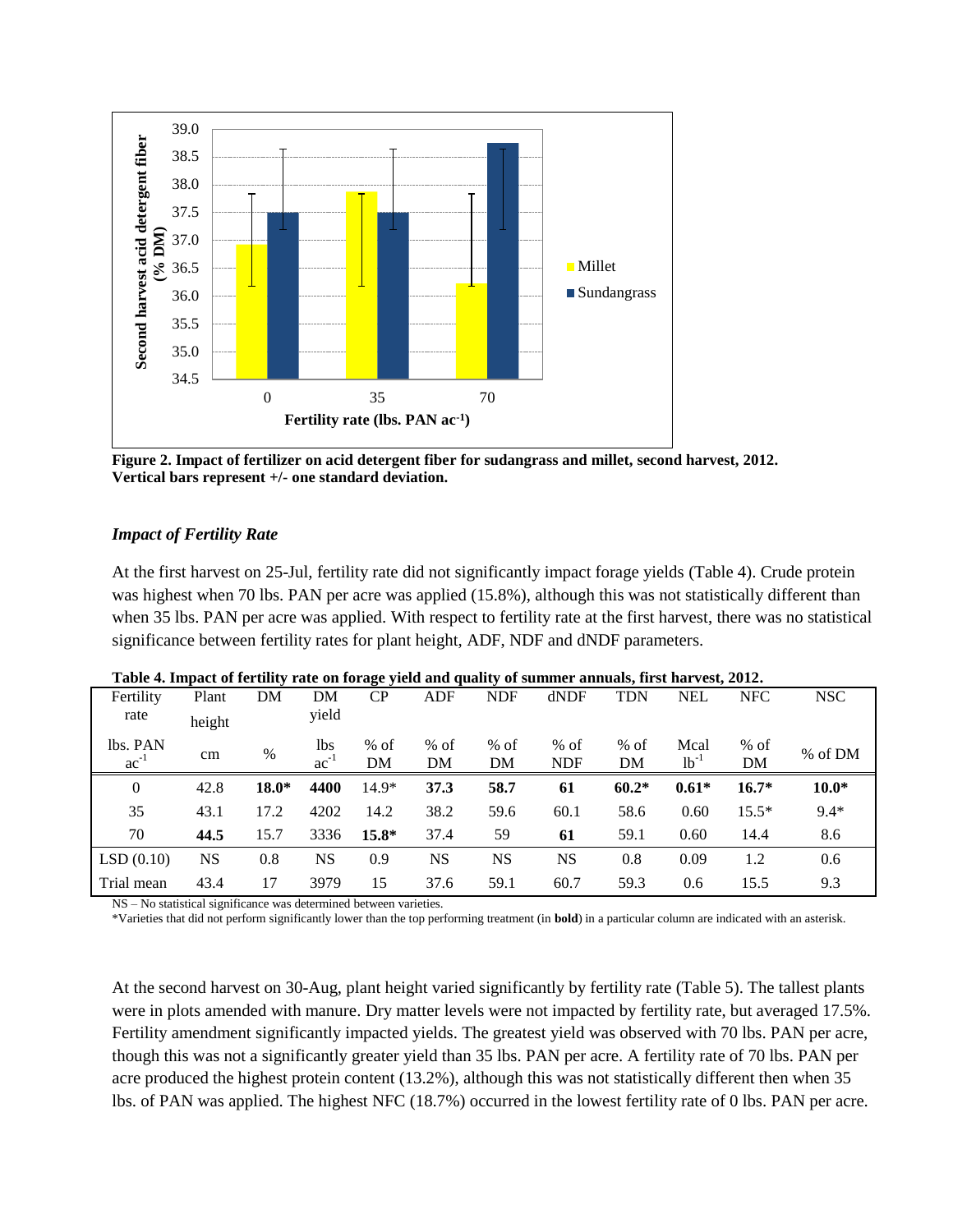NSC was also the highest in 0 lbs. of PAN per acre at 12.6% of dry matter. With respect to fertility rate on the second harvest, there was no statistical significance between fertility rates for ADF, NDF, dNDF, TDN and NEL parameters.

|                      |         |           |                               | <u> ⊖ ັ</u> |            |            |            |            |            |            |            |
|----------------------|---------|-----------|-------------------------------|-------------|------------|------------|------------|------------|------------|------------|------------|
| Fertility            | Plant   | DM        | DM yield                      | CP          | <b>ADF</b> | <b>NDF</b> | dNDF       | <b>TDN</b> | <b>NEL</b> | <b>NFC</b> | <b>NSC</b> |
| rate                 | height  |           |                               |             |            |            |            |            |            |            |            |
| lbs.                 |         |           |                               |             |            |            |            |            |            |            |            |
| PAN                  |         |           |                               | $%$ of      | $%$ of     | % of       | $%$ of     | $%$ of     | Mcal       | $%$ of     | $%$ of     |
| $ac^{-1}$            | cm      | $\%$      | $\text{lbs}$ ac <sup>-1</sup> | DM          | DM         | DM         | <b>NDF</b> | DM         | $1b^{-1}$  | DM         | <b>DM</b>  |
| $\boldsymbol{0}$     | 46      | 17.7      | 2828                          | 11.6        | 37.2       | 62.1       | 67.3       | 59.2       | 0.61       | 18.7*      | $12.6*$    |
| 35                   | $52.0*$ | 17.2      | 3573*                         | $12.3*$     | 37.7       | 62.2       | 66.7       | 58.4       | 0.6        | 17.1       | 11.7       |
| 70                   | $56.3*$ | 17.6      | 4422*                         | $13.2*$     | 37.5       | 61.6       | 65.7       | 58.2       | 0.6        | 16.1       | 11.2       |
| <b>LSD</b><br>(0.10) | 4.5     | <b>NS</b> | 1002                          | 1.1         | <b>NS</b>  | <b>NS</b>  | <b>NS</b>  | <b>NS</b>  | <b>NS</b>  | 1.2        | 0.6        |
| Trial<br>mean        | 51.4    | 17.5      | 3608                          | 12.4        | 37.5       | 62         | 66.6       | 58.6       | 0.6        | 17.3       | 11.8       |

**Table 5. Impact of fertility rate on forage yield and quality of summer annuals, second harvest, 2012.**

NS – No statistical significance was determined between varieties.

\*Varieties that did not perform significantly lower than the top performing treatment (in **bold**) in a particular column are indicated with an asterisk.

Overall forage yield and quality (combined harvests) did not vary significantly by fertility rate (Table 6).

|                    | Tuble of hippier of ierumly rule on overun yield and quality of building annually so fs. |                               |                               |                               |                               |  |  |  |  |  |  |  |
|--------------------|------------------------------------------------------------------------------------------|-------------------------------|-------------------------------|-------------------------------|-------------------------------|--|--|--|--|--|--|--|
| Fertility rate     | Total yield                                                                              | CР                            | <b>NDF</b>                    | TDN                           | NSC                           |  |  |  |  |  |  |  |
| lbs. PAN $ac^{-1}$ | $\text{lbs}$ ac <sup>-1</sup>                                                            | $\text{lbs}$ ac <sup>-1</sup> | $\text{lbs}$ ac <sup>-1</sup> | $\text{lbs}$ ac <sup>-1</sup> | $\text{lbs}$ ac <sup>-1</sup> |  |  |  |  |  |  |  |
| $\theta$           | 7228                                                                                     | 991                           | 4342                          | 4324                          | 792                           |  |  |  |  |  |  |  |
| 35                 | 7776                                                                                     | 1049                          | 4729                          | 4555                          | 812                           |  |  |  |  |  |  |  |
| 70                 | 7758                                                                                     | 1105                          | 4705                          | 4539                          | 780                           |  |  |  |  |  |  |  |
|                    |                                                                                          |                               |                               |                               |                               |  |  |  |  |  |  |  |
| LSD(0.10)          | NS                                                                                       | <b>NS</b>                     | <b>NS</b>                     | <b>NS</b>                     | NS                            |  |  |  |  |  |  |  |
| Trial mean         | 7587                                                                                     | 1048                          | 4592                          | 4473                          | 795                           |  |  |  |  |  |  |  |

**Table 6. Impact of fertility rate on overall yield and quality of summer annuals, 2012.**

NS – No statistical significance was determined between varieties. **Bold**- Indicates the top performing variety.

#### *Impact of Species*

There was no difference in yield between sudangrass and millet in the first harvest (Table 7). Species selection impacted forage quality characteristics in the first harvest. Overall the forage millet produced the higher quality feed.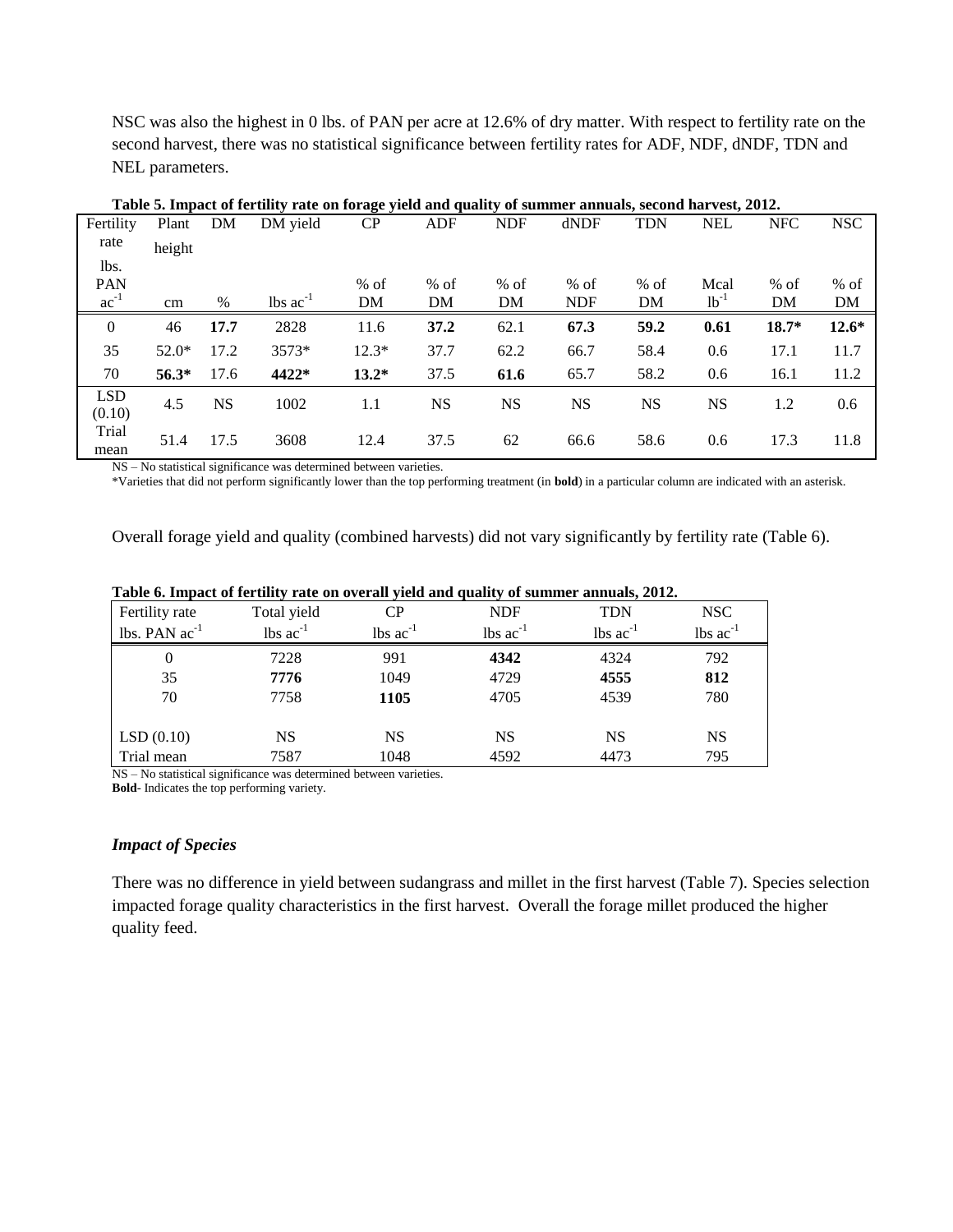| Species    | Plant<br>height | DM   | DΜ<br>vield            | CP           | <b>ADF</b>   | <b>NDF</b>   | dNDF                 | TDN          | <b>NEL</b>    | <b>NFC</b>   | <b>NSC</b>   |
|------------|-----------------|------|------------------------|--------------|--------------|--------------|----------------------|--------------|---------------|--------------|--------------|
|            | cm              | $\%$ | $lbs$ ac <sup>-1</sup> | $%$ of<br>DM | $%$ of<br>DΜ | $%$ of<br>DM | $%$ of<br><b>NDF</b> | $%$ of<br>DM | Mcal<br>$1-1$ | $%$ of<br>DΜ | $%$ of<br>DM |
|            |                 |      |                        |              |              |              |                      |              |               |              |              |
| Sudangrass | $52.8*$         | 16.8 | 3890                   | 14.5         | 38.9         | 60.3         | 55.2                 | 58.5         | $0.61*$       | 15.3         | 9.1          |
| Millet     | 34.1            | 17.1 | 4069                   | $15.4*$      | $36.4*$      | $58.0*$      | $66.2*$              | $60.1*$      | $0.60*$       | 15.8         | $9.6*$       |
| LSD(0.10)  | 1.9             | NS   | NS                     | 0.7          | 0.8          | 1.1          | 0.7                  | 0.7          | 0.1           | NS           | 0.5          |
| Trial mean | 43.5            | 17.0 | 3980                   | 15.0         | 37.7         | 59.2         | 60.7                 | 59.3         | 0.6           | 15.6         | 9.4          |

|  | Table 7. Impact of summer annual species on forage yield and quality, first harvest, 2012. |  |  |  |
|--|--------------------------------------------------------------------------------------------|--|--|--|
|  |                                                                                            |  |  |  |

NS – No statistical significance was determined between varieties.

\*Varieties that did not perform significantly lower than the top performing treatment (in bold) in a particular column are indicated with an asterisk.

Interestingly, species had little effect on forage yield and quality in the second harvest (Table 8). Overall, the millet was slightly higher in forage quality when compared to the sudangrass. The ADF of millet (37.0%) was significantly lower than the sudangrass. Millet also outperformed the sudangrass with great digestible fiber and NSC.

| Twore or impute of building unifour species forum $\frac{1}{2}$ and uniformly second har rest, 2012. |          |           |                               |           |         |            |            |            |            |            |            |
|------------------------------------------------------------------------------------------------------|----------|-----------|-------------------------------|-----------|---------|------------|------------|------------|------------|------------|------------|
| Species                                                                                              | Plant    | DM        | DΜ                            | <b>CP</b> | ADF     | <b>NDF</b> | dNDF       | <b>TDN</b> | <b>NEL</b> | <b>NFC</b> | <b>NSC</b> |
|                                                                                                      | height   |           | yield                         |           |         |            |            |            |            |            |            |
|                                                                                                      |          |           |                               | $%$ of    | $%$ of  | $%$ of     | $%$ of     | $%$ of     | Mcal       | $%$ of     | $%$ of     |
|                                                                                                      | $\rm cm$ | $\%$      | $\text{lbs}$ ac <sup>-1</sup> | DM        | DΜ      | DΜ         | <b>NDF</b> | DM         | $1b^{-1}$  | DΜ         | DM         |
| Sudangrass                                                                                           | $59.5*$  | 16.7      | 3561                          | 12.3      | 37.9    | 62.3       | 62.4       | 58.6       | 0.61       | 17.7       | 11.2       |
| Millet                                                                                               | 43.4     | 18.3      | 3655                          | 12.4      | $37.0*$ | 61.7       | $70.7*$    | 58.6       | 0.60       | 16.9       | $12.4*$    |
|                                                                                                      |          |           |                               |           |         |            |            |            |            |            |            |
| LSD(0.10)                                                                                            | 3.7      | <b>NS</b> | <b>NS</b>                     | NS        | 0.9     | NS         | 1.4        | <b>NS</b>  | NS         | NS         | 0.5        |
| Trial mean                                                                                           | 51.5     | 17.5      | 3608                          | 12.4      | 37.5    | 62.0       | 66.6       | 58.6       | 0.6        | 17.3       | 11.8       |
|                                                                                                      |          |           |                               |           |         |            |            |            |            |            |            |

**Table 8. Impact of summer annual species forage yield and quality, second harvest, 2012.**

NS – No statistical significance was determined between varieties.

\*Varieties that did not perform significantly lower than the top performing treatment (in **bold**) in a particular column are indicated with an asterisk.

For combined results of both harvests, there was no significant difference between species for yield and quality measurements (Table 9).

|  |  | Table 9. Impact of summer annual species on overall forage yield and quality, 2012. |  |  |
|--|--|-------------------------------------------------------------------------------------|--|--|
|  |  |                                                                                     |  |  |

| Species    | Total yield                   | CP                     | NDF                           | TDN                           | <b>NSC</b>                    |
|------------|-------------------------------|------------------------|-------------------------------|-------------------------------|-------------------------------|
|            | $\text{lbs}$ ac <sup>-1</sup> | $lbs$ ac <sup>-1</sup> | $\text{lbs}$ ac <sup>-1</sup> | $\text{lbs}$ ac <sup>-1</sup> | $\text{lbs}$ ac <sup>-1</sup> |
| Sudangrass | 7451                          | 1006                   | 4562                          | 4365                          | 755                           |
| Millet     | 7723                          | 1091                   | 4622                          | 4580                          | 835                           |
|            |                               |                        |                               |                               |                               |
| LSD(0.10)  | NS                            | NS                     | NS                            | NS                            | NS                            |
| Trial mean | 7587                          | 1049                   | 4592                          | 4473                          | 795                           |

NS – No statistical significance was determined between varieties.

\*Varieties that did not perform significantly lower than the top performing treatment (in **bold**) in a particular column are indicated with an asterisk.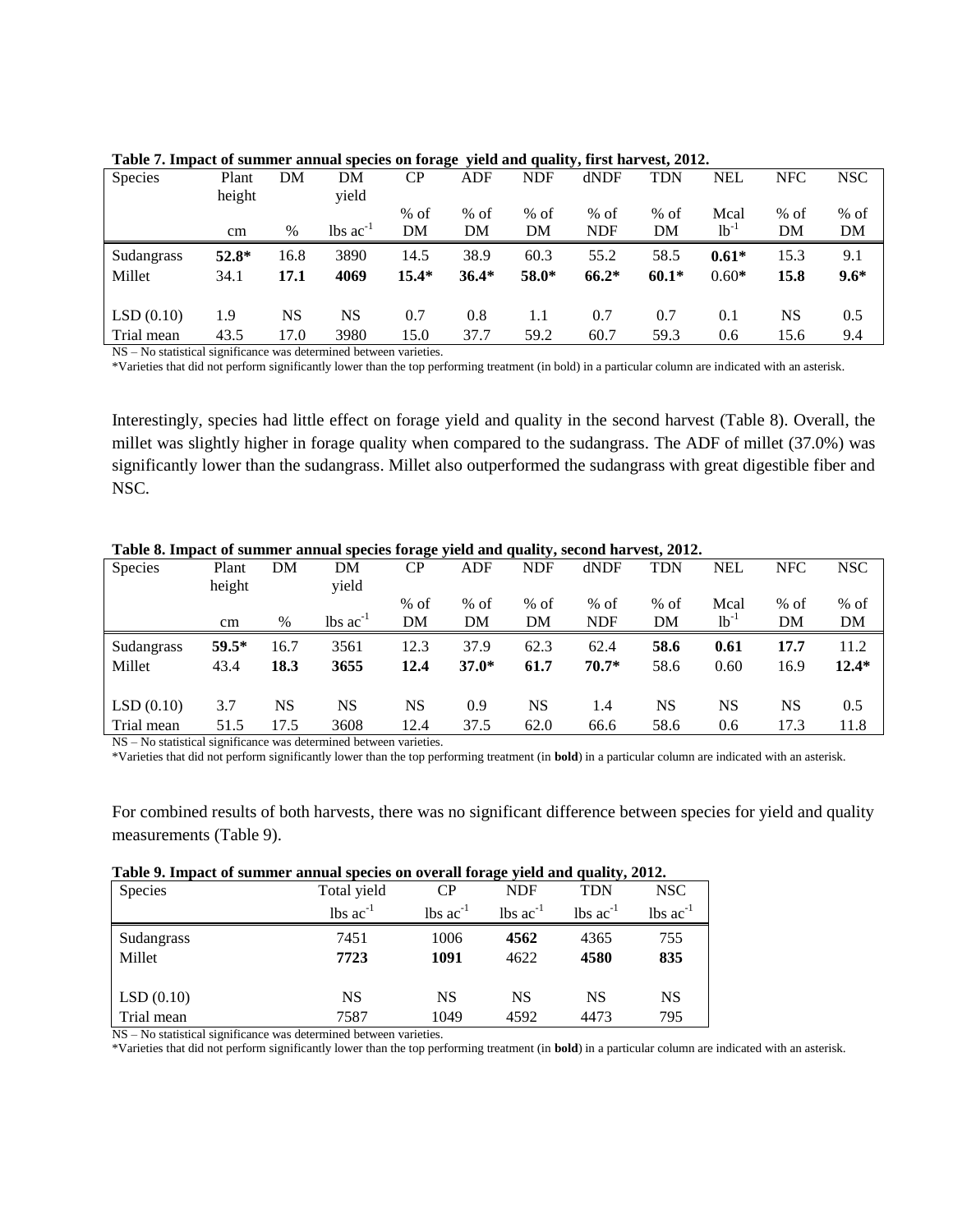#### *Fatty Acid Results*

The fatty acid profile and concentration of millet and sudangrass at different rates of nitrogen applications are presented in Tables 10 and 11. There were no interactions between species and fertility rate and harvest time. There were few significant differences of fatty acids by species and fertility rate (Table 10). Overall, the addition of nitrogen fertilizer did not increase the Omega 3 fatty acids or the total fatty acid concentration of the forage.

|                                              |          |           |           |         |          |          | <b>Trial</b> |            |
|----------------------------------------------|----------|-----------|-----------|---------|----------|----------|--------------|------------|
|                                              | Millet-0 | Millet-35 | Millet-70 | Sudan-0 | Sudan-35 | Sudan-70 | <b>Mean</b>  | <b>LSD</b> |
| SFA(%)                                       | 40.1     | 40.3      | 38.8      | 39.5    | 39.0     | 39.2     | 39.5         | <b>NS</b>  |
| $SFA$ (mg $g^{-1}$ )                         | 5.0      | 4.6       | 4.7       | 4.5     | 4.9      | 5.1      | 4.8          | <b>NS</b>  |
| C16(%)                                       | $27.1*$  | $27.2*$   | $27.0*$   | $26.9*$ | 26.3     | 26.8*    | 26.9         | 0.4988     |
| $C16$ (mg g <sup>-1</sup> )                  | 3.4      | 3.1       | 3.3       | 3.0     | 3.3      | 3.5      | 3.3          | <b>NS</b>  |
| MUFA (%)                                     | 3.7      | $4.4*$    | 3.8       | $4.3*$  | $4.1*$   | $4.3*$   | 4.1          | 0.4274     |
| MUFA $(mg g^{-1})$                           | 0.4      | 0.5       | 0.5       | 1.2     | 0.5      | 0.6      | 0.6          | <b>NS</b>  |
| PUFA $(%)$                                   | 56.2     | 55.3      | 57.3      | 56.3    | 56.8     | 56.5     | 56.4         | <b>NS</b>  |
| PUFA $(mg g^{-1})$                           | 7.2      | 6.5       | 7.2       | 5.8     | 7.4      | 7.5      | 6.9          | <b>NS</b>  |
| $C18:2$ LA $(%)$                             | 16.3     | 17.2      | 16.4      | 16.5    | 16.3     | 16.1     | 16.5         | <b>NS</b>  |
| C18:2 LA $(mg g^{-1})$                       | 1.6      | 2.0       | 2.0       | 1.9     | 2.1      | 2.1      | 1.9          | <b>NS</b>  |
| $C18:3$ LNA $(%)$                            | 39.6     | 37.8      | 40.6      | 39.3    | 40.1     | 39.9     | 39.5         | <b>NS</b>  |
| $\overline{C}18:3$ LNA (mg g <sup>-1</sup> ) | 5.2      | 4.5       | 5.1       | 3.9     | 5.2      | 5.3      | 4.8          | <b>NS</b>  |
| Omega 3 FA (%)                               | 39.6     | 37.8      | 40.6      | 39.3    | 40.1     | 39.9     | 39.5         | <b>NS</b>  |
| Omega $3 \text{ (mg g}^{-1})$                | 5.2      | 4.5       | 5.1       | 3.9     | 5.2      | 5.3      | 4.9          | <b>NS</b>  |
| Omega $6$ (%)                                | 16.6     | 17.5      | 16.7      | 16.9    | 16.7     | 16.6     | 16.8         | <b>NS</b>  |
| Omega 6 $(mg g^{-1})$                        | 1.6      | 2.0       | 2.0       | 1.9     | 2.1      | 2.1      | 1.9          | <b>NS</b>  |
| Total FA $(mg g^{-1})$                       | 12.6     | 11.6      | 12.4      | 11.5    | 12.9     | 13.1     | 12.3         | <b>NS</b>  |
| Ratio Omega6:                                |          |           |           |         |          |          |              |            |
| Omega <sub>3</sub>                           | 0.34     | 0.48      | 0.42      | 0.43    | 0.41     | 0.41     | 0.42         | <b>NS</b>  |

**Table 10. Average fatty acid profile (%- in grey) and concentration (mg g-1 -in white) of summer annuals fertilized at three different rates of nitrogen.** 

*SFA Saturated Fatty Acids, MUFA mono-unsaturated fatty acids, PUFA poly-unsaturated fatty acids, LA linoleic acid, LNA linolenic acid.*  \* Varieties with an asterisk indicate that it was not significantly different than the top performer in row.

There were many differences in the fatty acid profile and concentration of the summer annuals between first and second cut (Table 11). First cut had higher levels of poly-unsaturated fatty acids (PUFAs), Omega 3s, and total fatty acids. First cut also had the lowest ratio of omega 6 to omega 3 fatty acids. Second cut had a larger profile of saturated fats, C16:0, mono-unsaturated fatty acids (MUFAs), and omega 6s. First cut forage may have been leafier and resulted in higher omega-3 concentrations.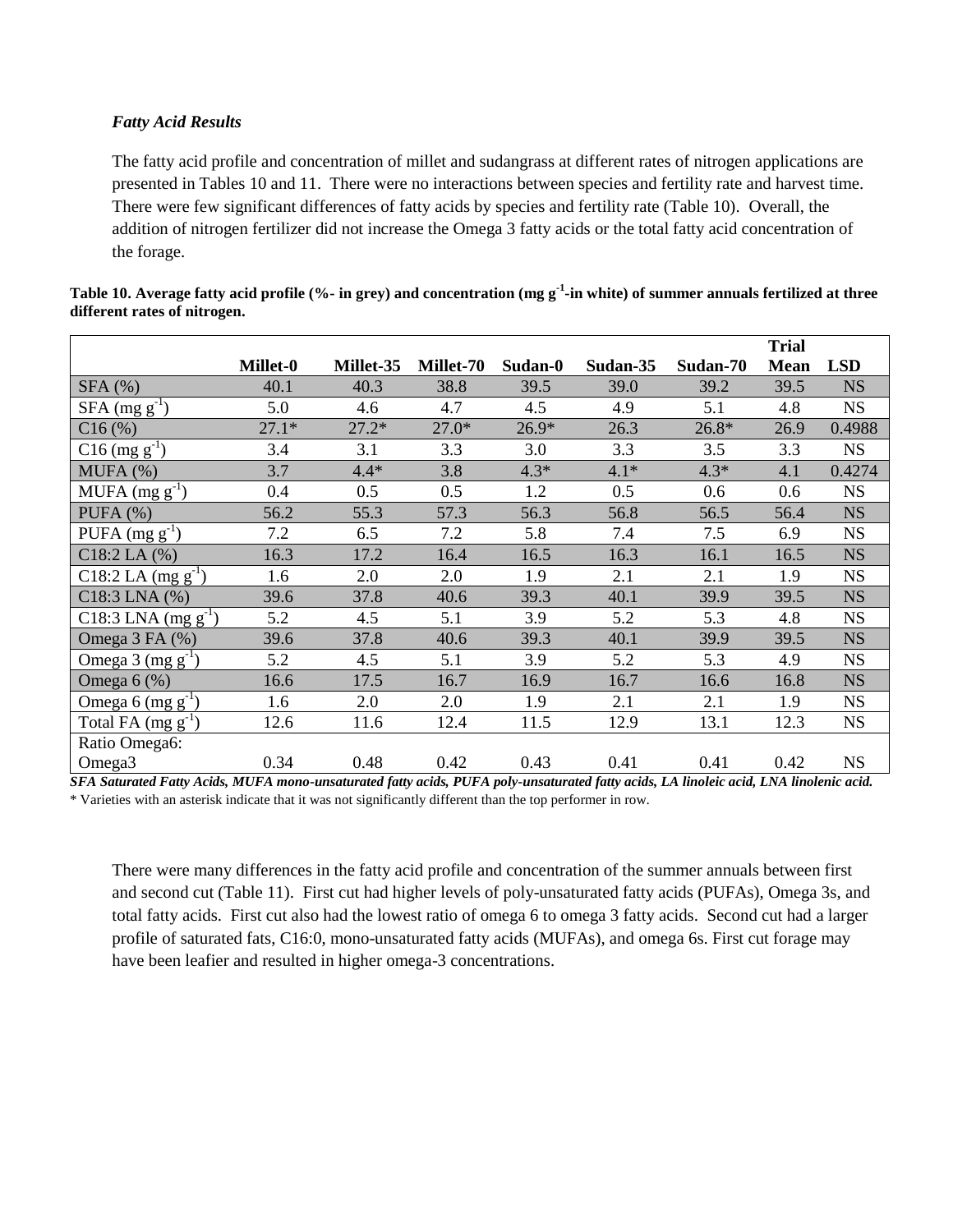| <b>First Cut</b> | Second Cut                                                                                                                        | <b>Trial Mean</b>             | <b>LSD</b>                                |
|------------------|-----------------------------------------------------------------------------------------------------------------------------------|-------------------------------|-------------------------------------------|
| 38.4             | $40.6*$                                                                                                                           | 39.5                          | 0.5971                                    |
| 4.9              | 4.7                                                                                                                               | 4.8                           | <b>NS</b>                                 |
| 26.2             | $27.7*$                                                                                                                           | 26.9                          | 0.2880                                    |
| 3.3              | 3.2                                                                                                                               | 3.3                           | <b>NS</b>                                 |
| 3.6              | $4.6*$                                                                                                                            | 4.1                           | 0.2467                                    |
| 0.7              | 0.5                                                                                                                               | 0.6                           | <b>NS</b>                                 |
| 57.9*            | 54.8                                                                                                                              | 56.4                          | 0.7772                                    |
| $7.3*$           | 6.5                                                                                                                               | 6.9                           | 0.7452                                    |
| 14.8             | 18.2*                                                                                                                             | 16.5                          | 0.6781                                    |
| 1.8              | $2.1*$                                                                                                                            | 1.9                           | 0.2221                                    |
| $42.8*$          | 36.1                                                                                                                              | 39.5                          | 1.2900                                    |
| $5.4*$           | 4.3                                                                                                                               | 4.8                           | 0.6352                                    |
| 42.8*            | 36.1                                                                                                                              | 39.5                          | 1.2900                                    |
| $5.4*$           | 4.3                                                                                                                               | 4.9                           | 0.6357                                    |
| 15.1             | 18.6*                                                                                                                             | 16.8                          | 0.7159                                    |
| 1.8              | $2.1*$                                                                                                                            | 1.9                           | 0.2225                                    |
| 12.9*            | 11.7                                                                                                                              | 12.3                          | 0.9443                                    |
|                  |                                                                                                                                   |                               |                                           |
| 0.32             | $0.52*$                                                                                                                           | 0.42                          | 0.0501<br>$\cdot$ $\cdot$ $\cdot$ $\cdot$ |
|                  | $\mathbf{r}$ , $\mathbf{r}$ and $\mathbf{r}$ and $\mathbf{r}$ and $\mathbf{r}$ and $\mathbf{r}$ and $\mathbf{r}$ and $\mathbf{r}$ | $\mathbf{r}$ and $\mathbf{r}$ | $\mathbf{r}$ <b>m</b> $\mathbf{r}$        |

**Table 11. Average fatty acid profile (%- in grey) and concentration (mg g-1 -in white) of summer annuals at two harvests.** 

*SFA Saturated Fatty Acids, MUFA mono-unsaturated fatty acids, PUFA poly-unsaturated fatty acids, LA linoleic acid, LNA linolenic acid.* 

\* Varieties with an asterisk indicate that it was not significantly different than the top performer in row.

## **DISCUSSION**

In looking at the impact of fertility rate on summer annual yield and quality, additional fertilizer did not affect most quality parameters, with the exception of crude protein, where additional fertilizer resulted in higher protein content at both harvest dates. At both harvests, the effects of fertility rate were similar on the summer annual species. The first harvest likely benefitted from good soil fertility, while the second harvest benefitted from the slow release of fertilizer. In combining both harvests, there was no significant difference in yield and quality by fertility rate. In looking at the impact of species choice, millet had slightly higher yields and higher overall quality. The addition of either of these species would allow for production of a high-yielding crop when other crops in this region are experiencing a lull during hot and dry summer months. However, according to these results, it is not conclusive that higher fertility rates would be cost effective, as forage quality varies little by fertility rate. Additional years of research should be conducted to get a better handle on nitrogen rates for summer annuals.

## **REFERENCE**

Sukhija, P. S., and D. L. Palmquist. 1988. Rapid method for determination of total fatty‐acid content and composition of feedstuffs and feces. *J. Agric. Food Chem.* 36: 1202‐1206.